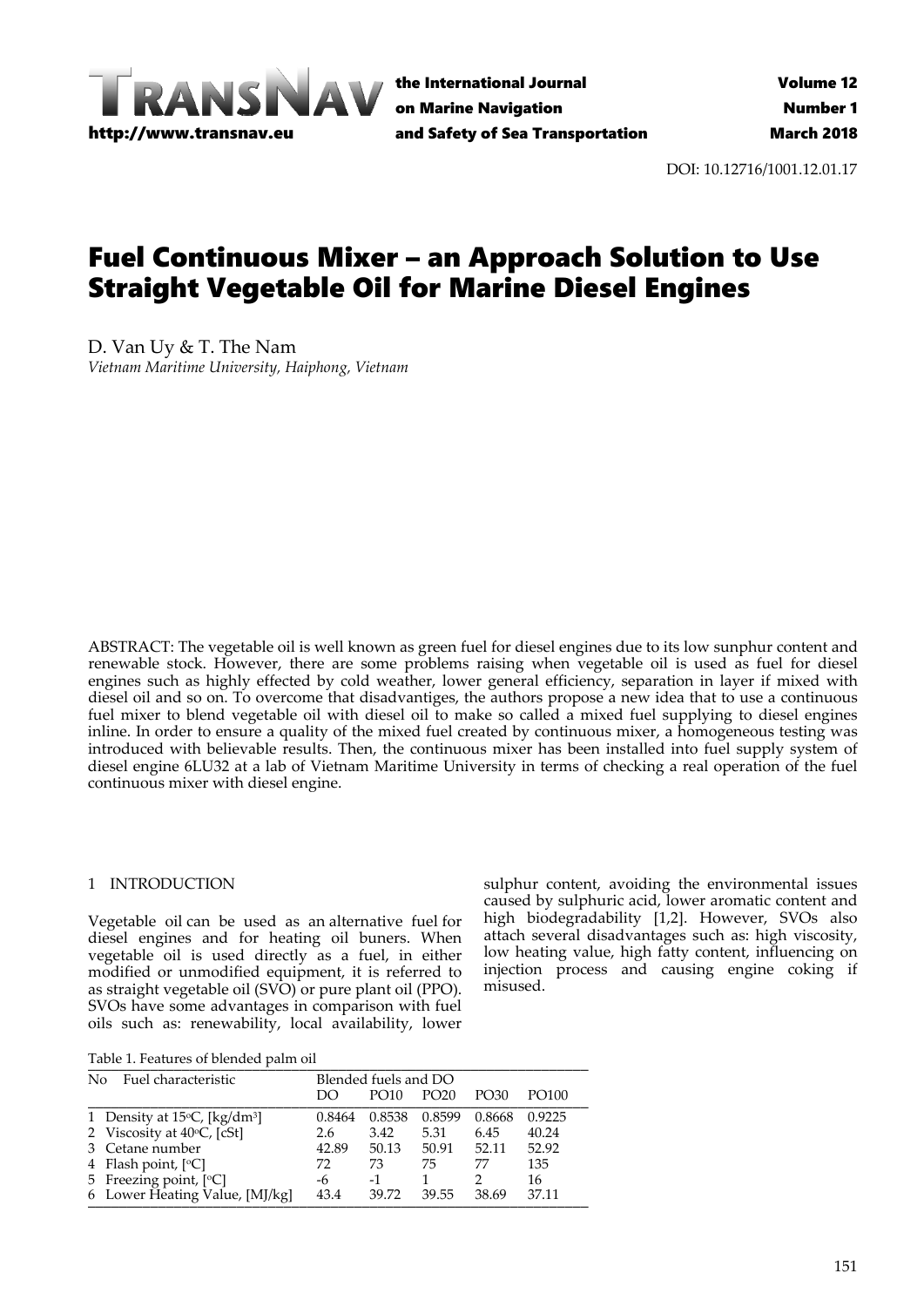To prevent such bad effects, a blended fuel between SVOs and diesel oil is one of potential solutions. Table 1 shows the physical features of mixed diesel oil with palm oil [3].

In order to apply blended SVOs for diesel engines and particularly for marine diesel engines, there should need a proper modification of the engine fuel supply system. In this paper, there will introduce a method to create a fuel continuous mixing system (or fuel continuous mixer) to produce on line a blended fuel or mixed fuel (SVO and DO) used as alternative fuel for marine application.

#### 2 FUEL CONTINUOUS MIXER DESIGN

Based on the theory of mixing fluid and the requirements of the fuel quality for marine diesel engines [4,5], the authors have developed a theoretical method to design a fuel continuous mixer. The quality of a mixed fuel can be understood on base of a level of homogeneousness of mixed fluids. The higher is degree of homogeneousness, the better is quality of a mixed fuel. To assess the quality of mixed fluid or effectiveness of the continuous mixer, it normally has to use a concept so called a "mixing time". So, in general, the quality of the fuel continuous mixer is defined as following [5]:

$$
Q = f(t_m, V, N, \mu, \text{impeller type})
$$
\n<sup>(1)</sup>

where: *Q*—quality of mixing; *tm*—mixing time [s]; *V* volume of mixing fluid [m3]; *N*—speed of impeller [rpm]; *μ*—dynamic viscosity [cP].



Figure 1. Continuously mixing mechanism

To ensure the quality of a mixing process, a flow pattern created by the impellers must be selected properly. Therefore, a type of impeller must be chosen properly and then the fluid flow pattern, as well as the mixing mechanism will be visible as shown in Fig.1. In this article, a proper type of impeller is the turbine flat blade, because it can create two zones of a fluid flow: one is above and other is below the impeller. Thanks to such arrangement, the mixing quality will not be affected by the input of fluids.

An idea of a fuel continuous mixer is that an input of fluids must be equal to output one and is also equal to the fuel consumption of a diesel engine.

$$
Q_{in} = Q_{out} = G_f = N_e \cdot g_e \quad [kg/h]
$$
 (2)

where: *Qin* and *Qout* — input and output of fluids respectively [kg/h or m<sup>3</sup>/h];  $N_e$  —output of diesel engine  $[kW]$ ;  $g_e$  —specific fuel consumption [kg/kWh].

As mentioned above, the mixing quality depends on some factors, but the mixing time is a main one and it is also a function of a circulation time of fluid inside mixing tank. Therefore, in order to assess the mixing quality, a number of times of fluid circulation must be taken into consideration. For a single‐phase liquid in a mixing tank with some baffles and small impeller, the relationship between mixing time and circulation time is as follow [6,7]:

$$
t_m = 4t_c \quad [s] \tag{3}
$$

where:  $t_m$  —mixing time[s];  $t_c$  —circulation time and it can be determined by a formula as:  $\frac{k}{2} \left( \frac{N}{\Delta \rho g H} \right)$ ,  $\rho$ density of mixed product; *Δρ*—difference of density between the liquids to be mixed; *N*—number of revolutions of impeller per minute [rpm]; *d* diameter of impeller[m]; *H*—height of liquid in mixing tank; *g*—gravity acceleration [m/s2]; *a* constant depending on a type of impeller.

However, in reality of fluid continuous mixer, the circulation time is very difficult to be measured. Therefore, more pratically the circulation time will be subtituted by a  $\pi$ <sup>\*</sup>remaining time" [3]. The remaining time is a time, in which an element of mixed product will be remained inside of mixing tank for circulation untill its discharge out. Let take any element of mixed product to be considered and found that an element of mixed product has a going way from the top to the bottom of mixing tank as showed in the Fig.1 and the element of a mixed product is affected by two forces. One is the centrifugal force  $F_R$  and another is a sum of the gravity force and additional force created by liquid moving down due to output of the mixed product. So, there can summarize that the element of mixed product will be affected mainly by a level of mixed product moving down with a velocity /*vdown/.* Therefore, a remaining time of the product element inside the mixing tank can be calculated as follow:

$$
t_{remain} = \frac{H}{v_{down}} = \frac{V_{\text{tan}k}}{G} \quad [s] \tag{4}
$$

In which:  $t_{\text{remain}}$  —remaining time of mixed product in mixing tank [s];  $v_{down}$  –velocity of the product level moving down  $[m/s]$ ;  $V_{\text{tan}k}$  —volume of mixing tank [m3]; *G*—output of mixed product [m3/s]. Finally, the remaining time can be determined as follow: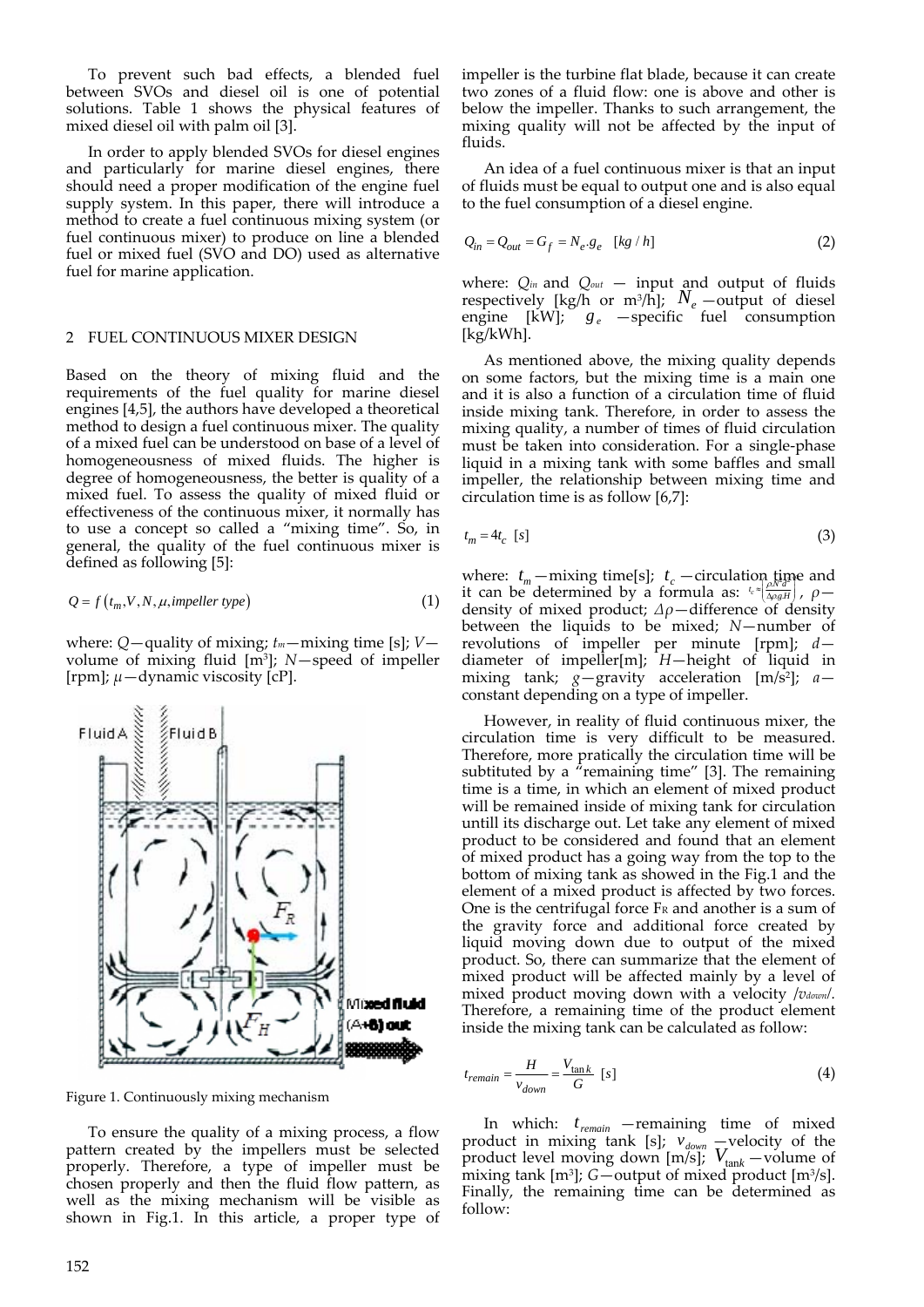$$
t_{remain} = \frac{C.\pi.D^2.H}{4.G} [s]
$$
 (5)

and

$$
G = \frac{g_e N_e}{3,600 \cdot \rho} \left[ m^3 / s \right] \tag{6}
$$

here: *D*—diameter of mixing tank [m];  $g_e$  —specific fuel consumption of a diesel engine [g/kWh]; *ρ* density of mixed product or fuel [kg/m<sup>3</sup>]; C-storage coefficient of tank complying with classification rules with value from 1.5 to 2.

In accordance with experimental results, a quality of mixed product will be satisfied, if the mixing time is smaller than from 2 to 3 times of remaining time of product [3].

$$
t_m \le (2 \div 3) . t_{remain} \tag{7}
$$

Therefore, the remaining time  $/t_{remain}$  is a key factor that must be taken into consideration during design of a fuel continuous mixer.

For design application, there must use shape factors from S1 to S9 as defined in Table 2 and Fig.2 [6,7].

Table 2. Shape factors \_\_\_\_\_\_\_\_\_\_\_\_\_\_\_\_\_\_\_\_\_\_\_\_\_\_\_\_\_\_\_\_\_\_\_\_\_\_\_\_\_\_\_\_\_\_\_

| Shape factor Ratio |                    | Values           |
|--------------------|--------------------|------------------|
| S <sub>1</sub>     | T/D                | 3                |
| S <sub>2</sub>     | Z/D                | $0.75 - 1.3$     |
| S <sub>3</sub>     | L/D                | 0.25             |
| S <sub>4</sub>     | D/W                | 5                |
| $S5\,$             | T/B                | 6                |
| S <sub>6</sub>     | H/D                | 2.7-3.9          |
| S7                 | Number of impeller | 6                |
| S <sub>8</sub>     | Pitch/angle        | 0 <sub>deg</sub> |
| S <sub>9</sub>     | Number of baffles  | 4                |



Figure 2. Shape parameter of mixer

Designing of the fuel continuous mixer means that it has to calculate all parameters as mentioned in the Table 2, as well as to meet the condition as mentioned in Eq. (7). To complete design process, it must go through several stages which should need a computer support for calculation. A calculation algorithm of a fuel mixer parameters is presented in Fig.3.

### 3 USING CFD SIMULATION FOR EVALUATING THE MIXTURE QUALITY

In the scope of study on designing a fuel continuous mixer, a computational fluid dynamics (CFD) simulation is used to evaluate the quality of blends, optimizing the mixerʹs performance. ANSYS Fluent software is the most powerful and suitable that includes well-validated physical modeling well-validated physical modeling capabilities to deliver fast, accurate results across the widest range of CFD and multiphysics applications.



Figure 3. Calculation algorithm of mixer parameters

Applying for mixing liquids in the cylinder type mixer, CFD simulation is built upon the primary equations:

 $-$  Continuity equation:

$$
\frac{\partial u}{\partial x} + \frac{\partial v}{\partial y} + \frac{\partial w}{\partial z} = 0
$$
 (8)

- Navier-Stokes equations

$$
\frac{d\vec{V}}{dt} = \vec{F} - \frac{1}{\rho} gradp + v\Delta\vec{V}
$$
\n(9)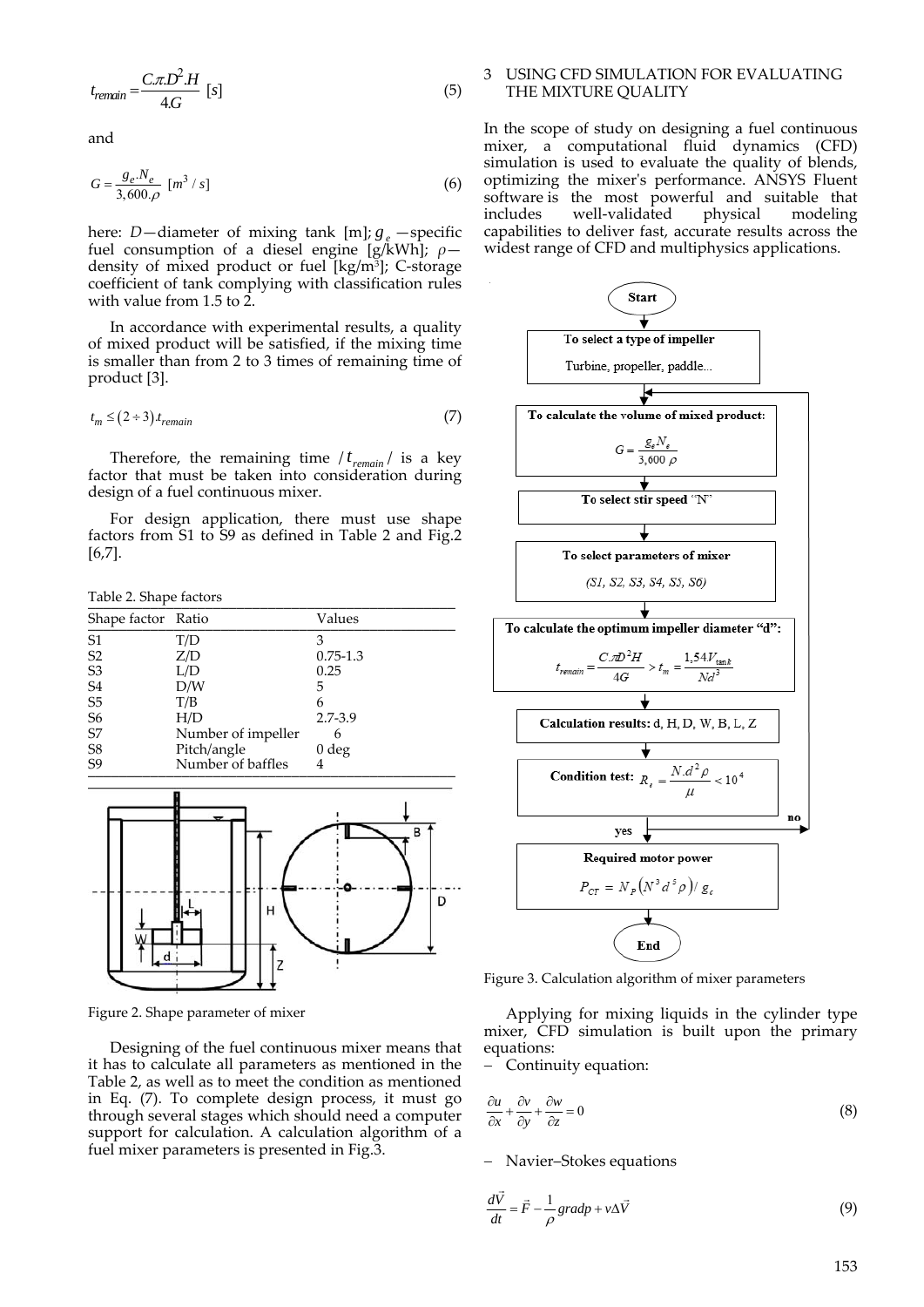In which:  $\vec{V}(u, y, w)$  - velocity vectorof survey liquid element; F - strain tensor;  $\Delta$ : Laplacian operator.

The simulation focuses on distribution of two undissolved liquid phases, including vegetable oil ( let take palm oil‐PO) and diesel oil. Based on the designed parameters of fuel continuous mixer (temparature, impeller profile, positions of impeller and discharge mouth, etc.), the phase homogeneity of a mixed fuel depending on impeller speed and PO ratio in the mixture, shall be reviewed, specially the optimum mixture time.

## 3.1 *Typical case study:*

1 Case of constant impeller speed (60rpm) and variable mixture ratio leads to the results in Fig. 4. It can be seen clearly that at mixing ratio of 20%, PO molecules dispose in the diesel oil with high density and occupy a large portion of experimented area.



Figure 4. Case study with impeller speed of 60rpm

2 Case of constant mixing ratio at 20% PO and adjusted impeller speed brings to the Fig. 5. The results show that at speed of 50rpm, almost PO phase locates nearby the value of 20% but still high amplitude. When the speed of impller is increased, the amplitude will be more concentrated at center. However, there is not much diffrence between 60rpm and 70rpm or more, so the result can be acceptable in order to save energy providing to the mixer.



Figrue 5. Case study with mixing ratio of20% PPO

## 4 TEST OF FUEL CONTINUOUS MIXER

The above study is impemented in regards to using palm oil as alternative fuel for marine application. A marine diesel engine selected to be an investigation object is HANSHIN6LU32 (Japan) which is normally used as main engine of vessels with capacity from 1,500 to 2,500 DWT. The technical specifications of this diesel engine are shown in the Table 3 and physical features of the palm oil in Table 1.

Table 3. Technical data of diesel engine

| Technical parameters                | Value |
|-------------------------------------|-------|
| Number of cylinders                 | 6     |
| Revolution [rpm]                    | 340   |
| Effective power [kW]                | 970   |
| Cylinder bore [mm]                  | 320   |
| Stroke [mm]                         | 510   |
| Specific fuel consumption [g/kWh]   | 200   |
| Max. pressure [kG/cm <sup>2</sup> ] | 90    |
|                                     |       |

On a base of the calculation algorithm (Fig.3) and the technical data of diesel engine 6UL32 together with the physical features of palm oil and diesel oil, required parameters of a fuel continuous mixer applied for this diesel engine is calculated and presented in Table 4.

The fuel continuous mixer then was built and installed in fuel supply system of marine diesel engine 6UL32 at the Center for Marine Diesel Engine Research (Vietnam Maritime University) upon the diagram on Fig. 6.

The real production system and samples of mixed fuel (blended fuel) are showed in Fig. 7.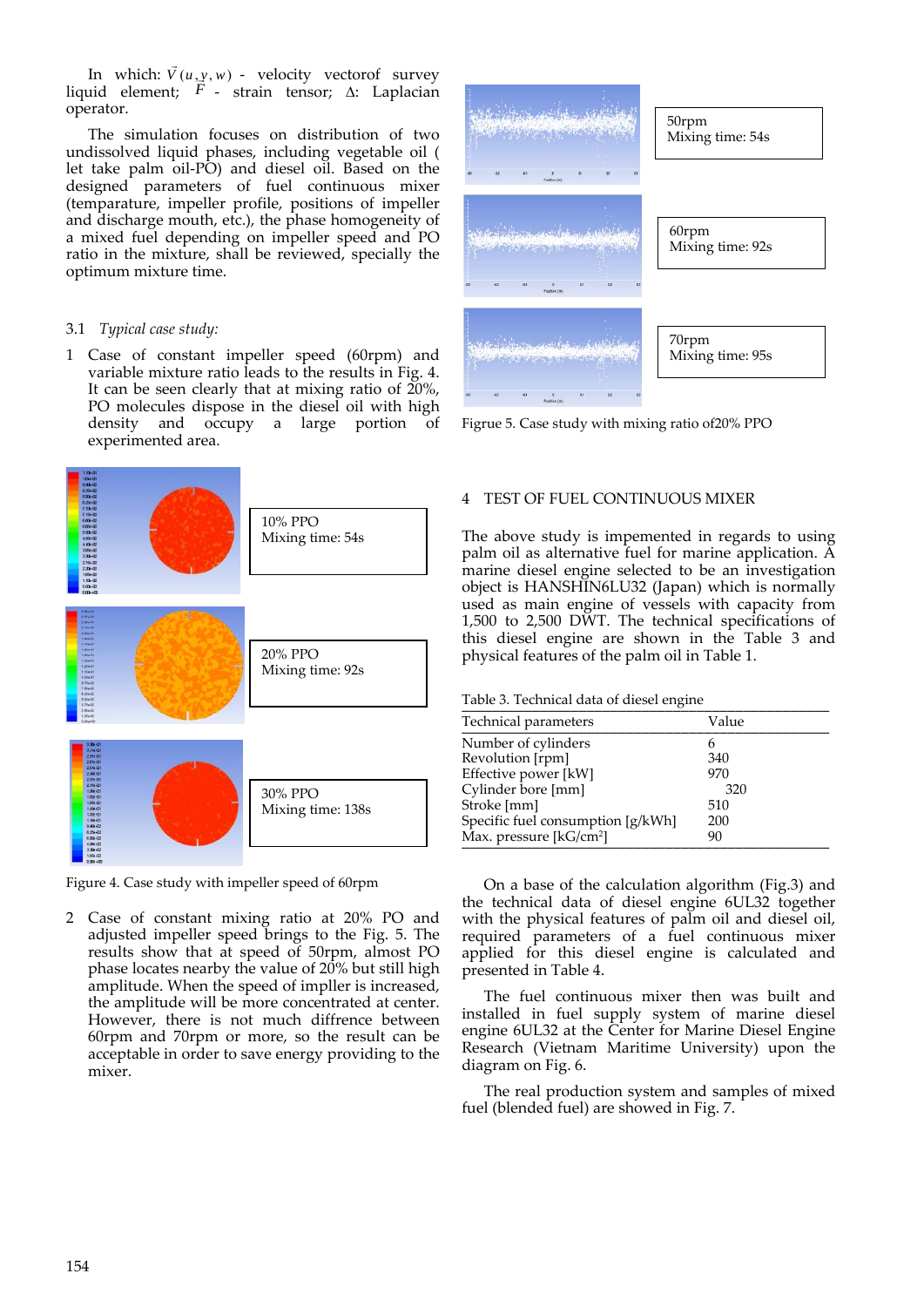Table 4. The parameters of fuel continuous mixer

| Tank diameter                         | D[m]    | 0.6  |
|---------------------------------------|---------|------|
| Impellerdiameter                      | $d$ [m] | 0.2  |
| Number of blades                      |         | 6.   |
| Width of impeller                     | $W$ [m] | 0.05 |
| Length of impeller                    | L[m]    | 0.1  |
| Width of baffles                      | B[m]    | 0.06 |
| Height of liquid                      | $H$ [m] | 1.0  |
| Distance from impeller to tank bottom |         | 0.2  |
|                                       |         |      |

Before running the engine with blended fuel, samples of mixture were taken to scientifically examine on homogeneity by a microscope Axio Lab A1. At each mixing ratio, there were two samples collected at different time: T1 and T2.

The Table 5 and Fig.8 shows the result of visual experiment.

Table 5.Testing result of fuel samples \_\_\_\_\_\_\_\_\_\_\_\_\_\_\_\_\_\_\_\_\_\_\_\_\_\_\_\_\_\_\_\_\_\_\_\_\_\_\_\_\_\_\_\_\_\_\_

| Mixing<br>ratio                          | Mixing<br>time [s] | Maximum molecule<br>of palm oilin blended fuel $[\mu m]$ |
|------------------------------------------|--------------------|----------------------------------------------------------|
| PO10 - T1                                | 60                 | 42                                                       |
| PO10 - T2                                | 120                | 15                                                       |
| PO15 - T1                                | 100                | 47                                                       |
| PO15 - T2                                | 200                | 51                                                       |
| PO20 - T1                                | 120                | 15                                                       |
| $PO20 - T2$                              | 240                | 8                                                        |
| PO <sub>20</sub> Online - T <sub>1</sub> | 180                | 35                                                       |
| PO <sub>20</sub> Online - T <sub>2</sub> | 360                | 12                                                       |



Figrue 8. Samples seen by microscope Axio Lab.A1

It can be recognized that:

- As homogeneity of palm oil in diesel fuel over 95%, the quality of blended fuel is confirmed and acceptable for operating the engines;
- At continuous proces (online supply), maximum size of palm oil was 35μm after 3 minute mixing and 12μm at 6 minutes. Actually, these sizes do not affect to injection nozzle  $(200 \mu m)$  of engine 6LU32.

#### 5 EXPERIMENTAL RESULTS

Experimental research on real marine diesel engine 6LU32 with support of high accuracy measuring equipment have been at two regimes: 50% load and 75% load.

- Peak pressure

The characteristics of the combustion pressure changes are showed in Fig.9, 10 and the details are also presented in Table 6.



Figure 9. Pressure in cylinder at 50% load



Figure 10. Pressure in cylinder at 75% load

Table 6. Peak pressure at different engine loads

|     | Engine load Peak pressure [bar] |                  |                  | Difference [%] |
|-----|---------------------------------|------------------|------------------|----------------|
|     | DO.                             | PO <sub>10</sub> | PO <sub>20</sub> |                |
| 50% |                                 | 65.808 64.352    | 64.106           | 2.59           |
| 75% |                                 | 76.321 73.555    | 72.068           | 5.58           |

Changes of pressure in cylinders of all blended fuels and DO are the same. The biggest difference of peak pressure is recognized for PO20 and DO with the value of 5.58%.

#### - Ignition delay

The results of ignition delay of blended palm oil are showed in Fig. 11. The research team tried to enlarge the pictures of ignition start moment for all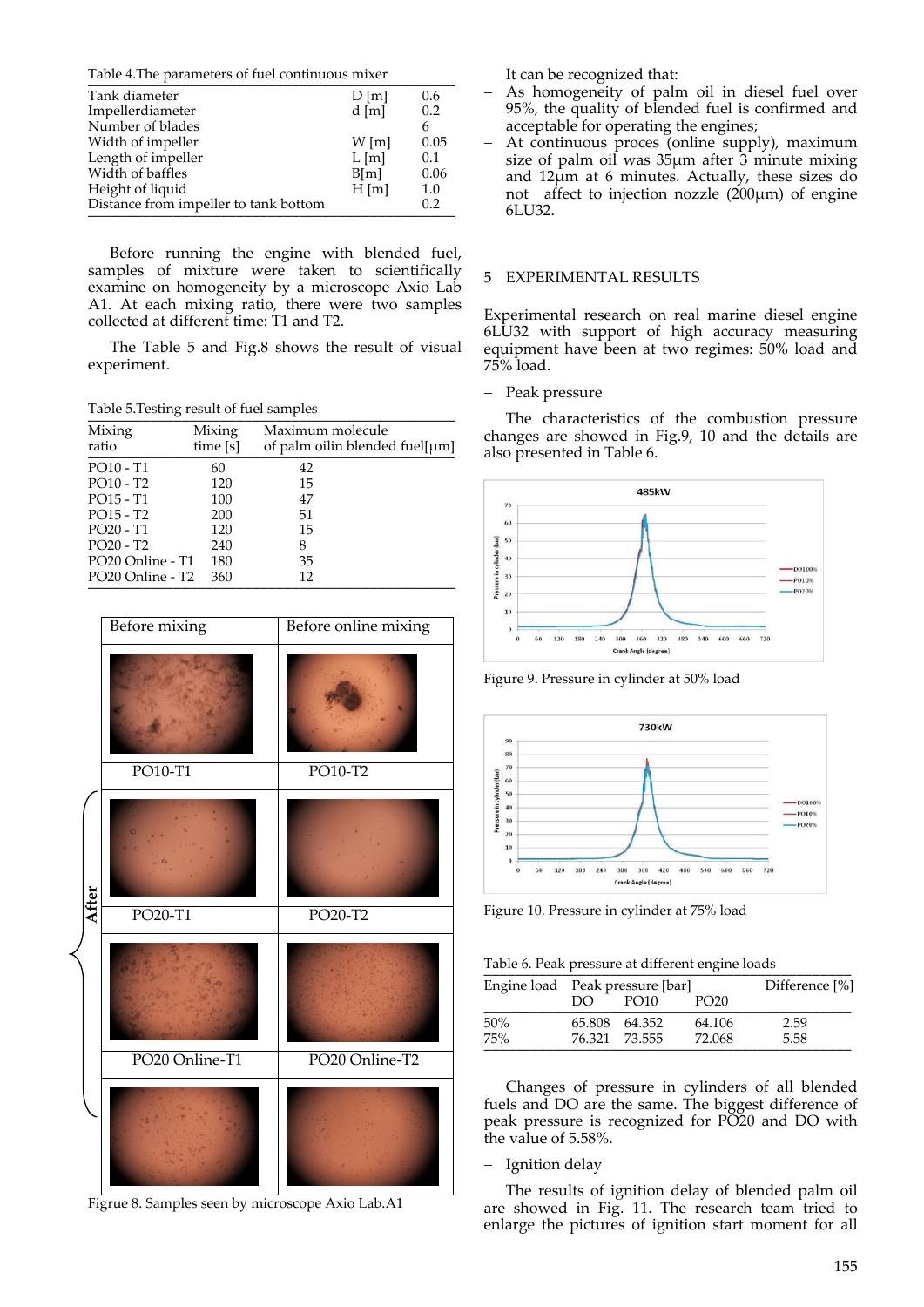kind of test blended fuels and real values measured are presented in Table 7.



Figure 11. Ignition delay of blended palm oils

|  | Table 7. Ignition start of fuels before top dead center (TDC) |  |  |  |
|--|---------------------------------------------------------------|--|--|--|
|--|---------------------------------------------------------------|--|--|--|

| No. |           |    |                   | Engine Ignition start of blended fuels before TDC [s] |
|-----|-----------|----|-------------------|-------------------------------------------------------|
|     | load [kW] | DO | PO10              | PO <sub>20</sub>                                      |
|     | 485       |    | 0.0017 0.0017     | 0.0008                                                |
|     | 730       |    | $0.0021$ $0.0016$ | 0.0012                                                |



Figure 12. Ignition start and burning of fuels

It can be seen that the ignition start of PO10 before TDC is the same as that of DO at low load and delayed 1.31 times at higher one. Also, the delay increases approximately linearly with raising volume of palm oil in the blended fuels.

To demonstrate this judgment, the Video Scope equipment was used to observe combustion process in cylinder, especially ignition start of different kinds of blended fuels including DO, PO10, PO15, PO20. Experimental results are shown in Fig. 12.

#### Emissions

Emissions in exhaust gas of the diesel engine such as  $CO$ ,  $CO<sub>2</sub>$ , HC and  $NO<sub>x</sub>$  are analyzed by special measuring system AVL AMA i60 R1. The results of experiment are plotted in Fig. 13.



Figure 13. Emissions depending on kind of fuels

Among emissions, for marine field, IMO focuses seriously on the  $NO<sub>x</sub>$  content control. The absolute values of  $NO<sub>x</sub>$  in the experiment associated with different fuels are shown in Table 8.

Table 8. NO<sub>x</sub> emissions of diesel engine 6LU32

| NO <sub>x</sub> emissions |       |             |           |                  |           |  |  |
|---------------------------|-------|-------------|-----------|------------------|-----------|--|--|
| DO<br>ppm                 | g/kWh | PO10        | ppm g/kWh | PO <sub>20</sub> | ppm g/kWh |  |  |
| 940.45 19.4               |       | 894.06 18.6 |           | 576.62 13.6      |           |  |  |

The results show that the more volume of palm oil in the blended fuels, the lower the NOx emissions in the exhaust gas of the tested diesel engine. Specially, the NO<sub>x</sub> emissions of PO20 is only 13.6  $[g/kW.h]$ which is lower than allowable NOx emissions requested by IMO for test diesel engine 6LU32 with nominal revolution 320rpm (requested NOx emission for the test engine is 14.19 g/kW.h).

## 6 CONCLUSIONS

To use straight vegetable oils as alternative fuel for marine diesel engines is very potential due to their important advantages in environment protection and renewable possibility. However, SVOs which is used directly as fuel for marine diesel engines may cause some troubles for engines themselves like bad combustion, coking engines, significantly lower output and so on. Therefore, to avoid above